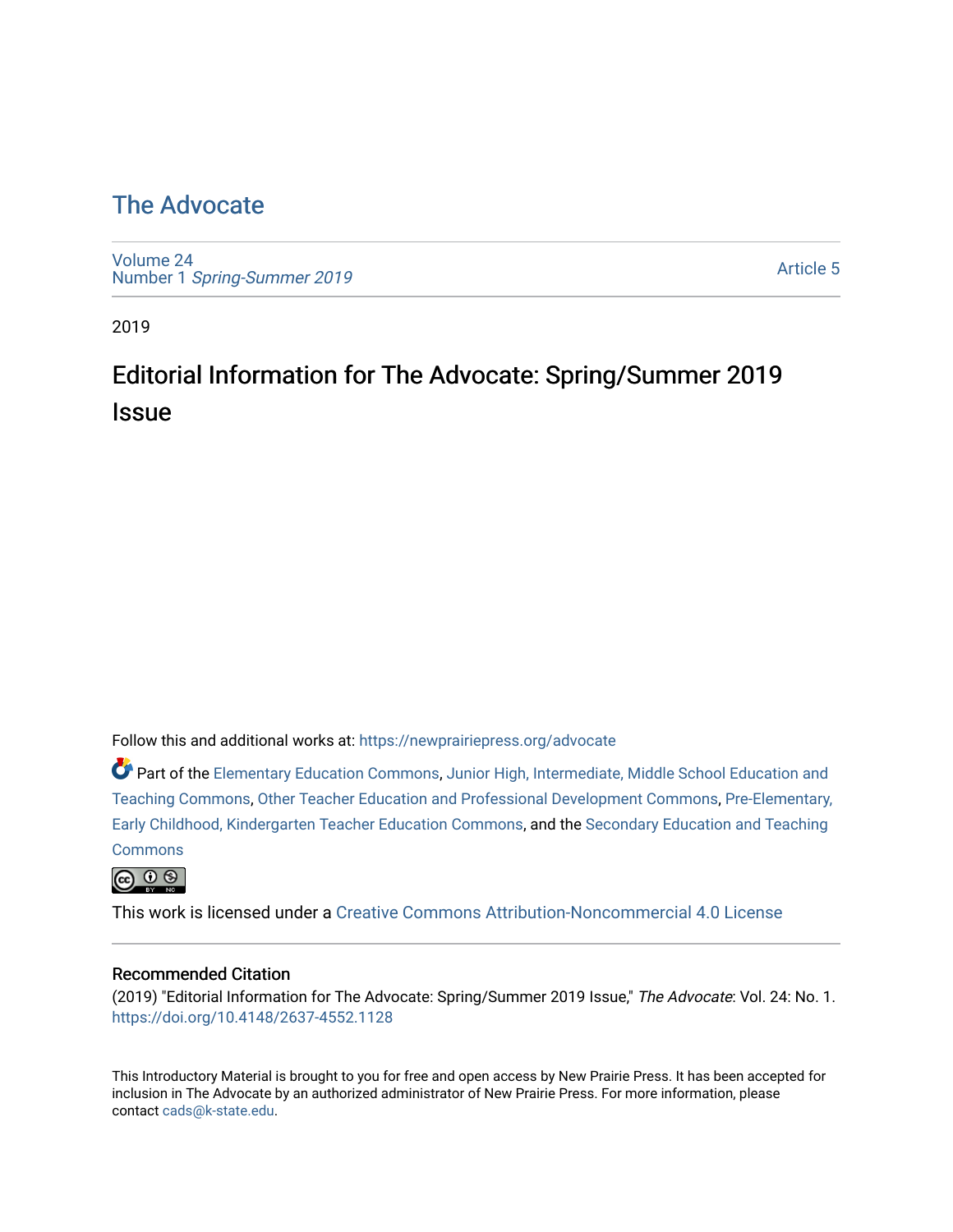### Editorial Information for The Advocate: Spring/Summer 2019 Issue

### Abstract

This Spring/Summer 2019 Editorial Information page provides a farewell statement from Dr. Bruce Quantic who has served as the editor of The Advocate for many years.

Members of The Advocate's Editorial Review Board, information regarding the nature of The Advocate and how you can become a member of the Association of Teacher Educators- Kansas is found here.